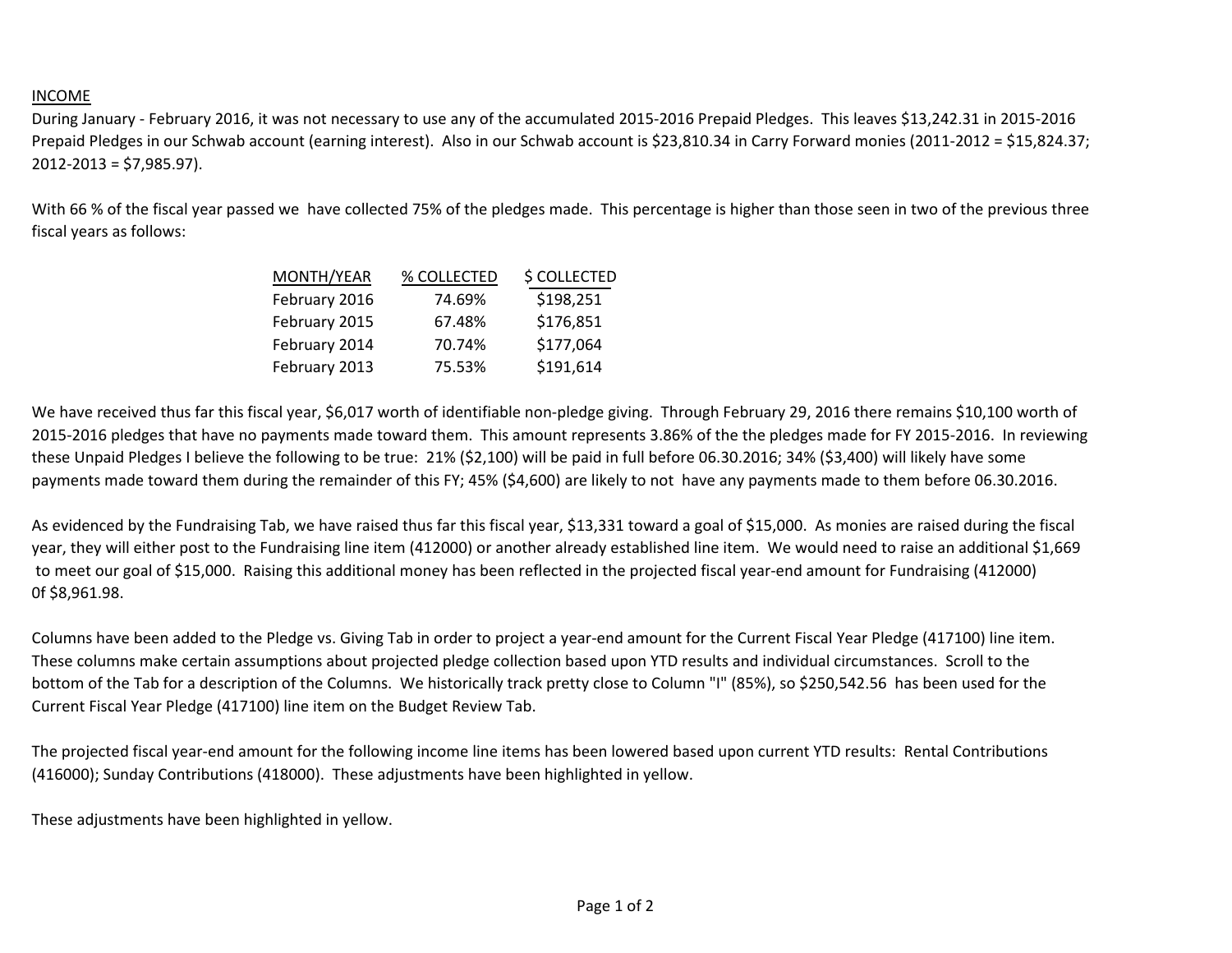## EXPENSES

The projected fiscal year-end amount for the following expense line items has been raised based upon current YTD results: Credit Card Expense (515200); General Maintenance (516100); Printing (517300); Office Supplies (517700); Payroll Expense (517930); Sunday Sexton (553101); Custodian (553102).

The projected fiscal year-end amount for the following expense line items has been lowered based upon current YTD results: Snow Removal (516200); Credit Card Expense (517920); Youth Advisor (557103).

It had been previously communicated from the Board that the projected year-end amount for the Electric (516500) line item could be reduced by \$2,300 due to a change in the rate and company generating the electricity. This has not been done as results through March 2016 have us spending \$7,257.15 in this line item. Reducing the budgeted amount (\$10,000) by \$2,300 would leave the projected fiscal year-end at \$7,700 with April, May and June still to be paid.

The Guest Musicians/Choral Scholars (543200) line item has been budgeted for \$2,000. Through February 29, 2016 we have spent \$800 in this line item in addition to \$1,770 in the Section Leads (554104) line item. The total of these two line items now exceeds \$2,000, so funds (\$570) have been moved from the Friends of Music monies being held in the Schwab account and have been placed in the Music Program Fundraising (449000) line item.

It had been previously communicated from the Board that the projected year-end amount for the Nursery / Child Care (557101) line item should be increased by \$1,500. This has been done, and with over 60% of the FY passed, 45% of the new budgeted amount has been used.

These adjustments have been highlighted in yellow.

All other expense line items are currently tracking toward budgeted amounts.

## OVERALL

As of March 17, 2016 we have received \$78,885.23 toward the Solar project and have made two disbursements totaling \$74,938.

The protocol used previously, regarding the use of Carry Forward monies, will be used again this fiscal year. The monies from the oldest FY will be used first. As the Budget is reviewed during the fiscal year, rather than show a projected surplus, the amount of Prior Year Carry Forwards (414000) will be lowered. A projected deficit will still be noted as a deficit, with no addition to Prior Year Carry Forward (414000), unless mandated by the Finance Sub-Council and Board. The Prior Year Carry Forward (414000) line item will continue to be highlighted in orange.

The January - February 2016 Budget Review projects a deficit of \$9,556.51. If it was decided to utilize Prior Year Carry Forward monies to balance this deficit, that would leave \$14,253.83 in Prior Year Carry Forward monies to be used in future fiscal years.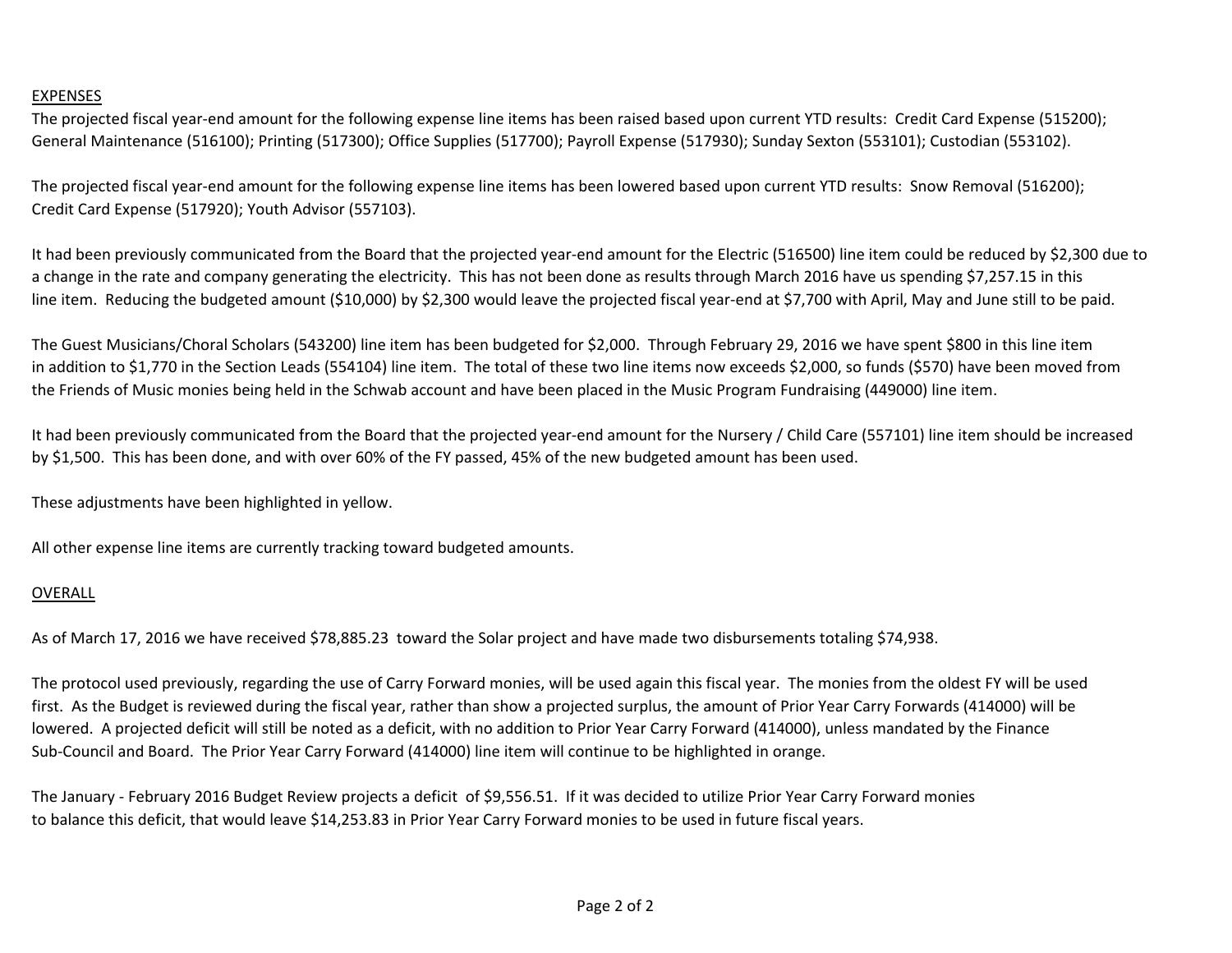|                                         | 14-15 Yr-End Actual | <b>Approved Budget</b> | <b>Actual</b> | <b>Budget Review</b> |
|-----------------------------------------|---------------------|------------------------|---------------|----------------------|
|                                         | 06.30.2015          | 2015-2016              | 02.29.2016    | 02.29.2016           |
| <b>Ordinary Income/Expense</b>          |                     |                        |               |                      |
| <b>Income</b>                           |                     |                        |               |                      |
| 410000 · Administration                 |                     |                        |               |                      |
| 411000 · Endowment                      |                     |                        |               |                      |
| 411100 - Capital Clearing Account       |                     |                        | 8,662.00      |                      |
| 411200 · Operations                     |                     |                        |               |                      |
| 411201 - Monthly Distribution           | 41,340.00           | 39,364.12              | 26,242.72     | 39,364.12            |
| 411202 - Loan Repay UUMSB - Principal   | 1,666.21            | 1,444.14               | 1,148.84      | 1,444.14             |
| 411203 - Loan Repay UUMSB - Interest    | 1,969.67            | 2,191.74               | 1,275.08      | 2,191.74             |
| 411204 - Special Endowment Funds Income |                     |                        |               |                      |
| <b>Total 411200 - Operations</b>        | 44,975.88           | 43,000.00              | 28,666.64     | 43,000.00            |
| Total 411000 · Endowment                | 44,975.88           | 43,000.00              | 37,328.64     | 43,000.00            |
| 412000 - Fundraising                    | 15,555.11           | 15,000.00              | 7,292.98      | 8,961.98             |
| 412100 - Matching Grant                 | 10,369.82           | 18,000.00              | 14,024.00     | 14,024.00            |
| 413000 · Holiday Letter                 |                     |                        |               |                      |
| 414000 - Prior Years' Carry Over        | 15,064.94           | 11,000.00              | $\Delta \sim$ | 11,000.00            |
| <b>415000 - Memorial Contributions</b>  |                     |                        | 500.00        | 500.00               |
| 416000 · Rental Contributions           | 12,348.00           | 14,000.00              | 8,164.00      | 12,200.00            |
| 417000 · Stewardship                    |                     |                        |               |                      |
| 417100 · Current Fiscal Year Pledge     | 244,829.39          | 254,000.00             | 187,230.28    | 250,542.56           |
| 417200 · Prior Fiscal Year Pledge       | 5,928.45            | 6,000.00               | 3,848.23      | 3,848.23             |
| Total 417000 · Stewardship              | 250,757.84          | 260,000.00             | 191,078.51    | 254,390.79           |
| 418000 · Sunday Contributions           | 7,822.69            | 7,500.00               | 3,766.74      | 5,650.00             |
| 419000 · Minister's Discretionary Fund  | 1,103.87            |                        | 2,710.00      | 2,710.00             |
| Total 410000 · Administration           | 357,998.15          | 368,500.00             | 264,864.87    | 352,436.77           |
| 420000 · Community Within               |                     |                        |               |                      |
| 421000 · Festival of the Season         | 1,171.00            |                        | 1,482.00      | 1,482.00             |
| 422000 - Used Book Sales                | 339.50              |                        | 426.76        | 426.76               |
| 423000 · Performing Arts                | 3,732.10            |                        | 3,472.00      | 3,472.00             |
| 424000 · Caring Network                 |                     |                        |               |                      |
| <b>424100 - Memorial Receptions</b>     | 917.30              | 200.00                 | 300.00        | 300.00               |
| 426000 - Circle of Caring               |                     |                        |               |                      |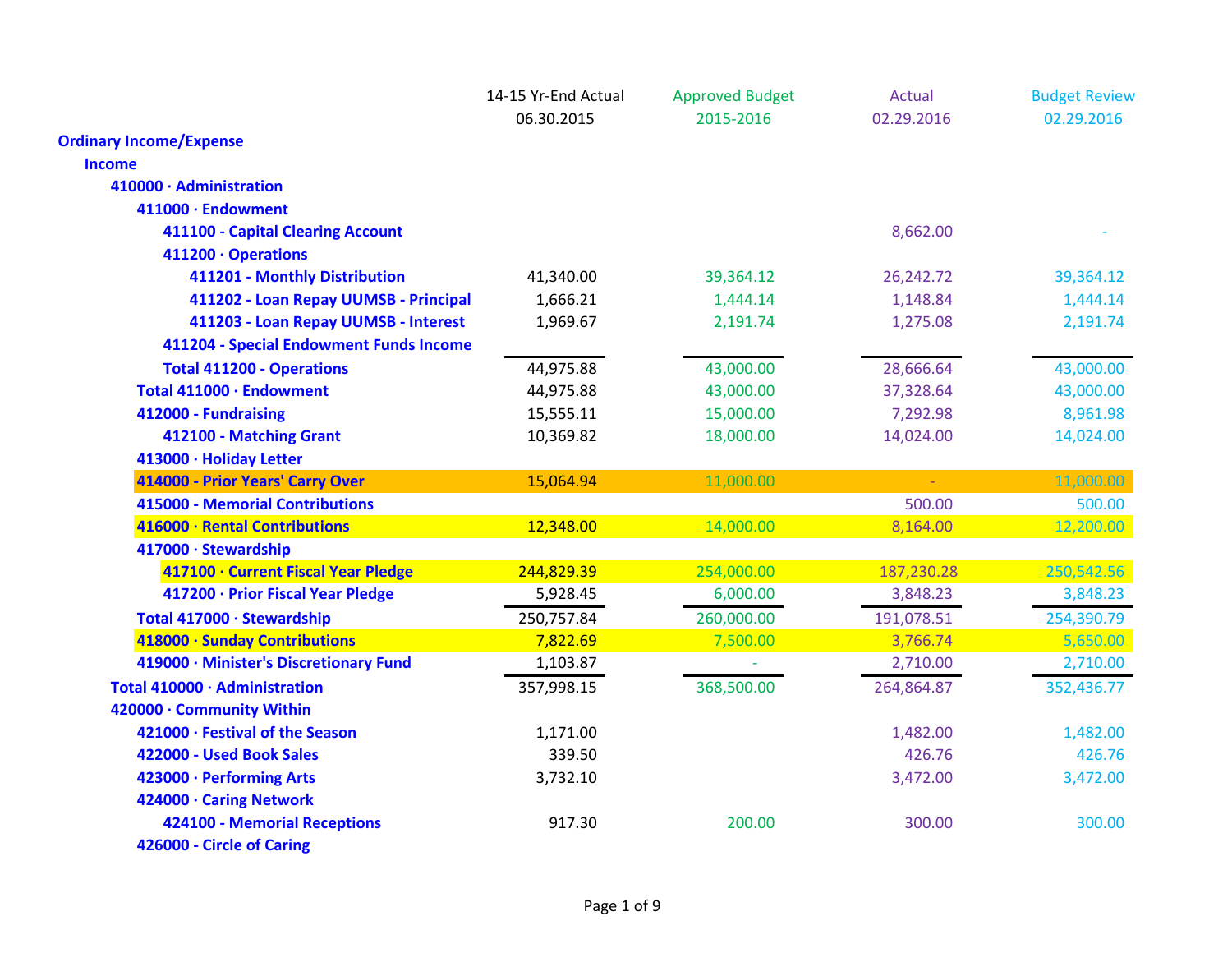|                                               | 14-15 Yr-End Actual | <b>Approved Budget</b> | Actual     | <b>Budget Review</b> |
|-----------------------------------------------|---------------------|------------------------|------------|----------------------|
|                                               | 06.30.2015          | 2015-2016              | 02.29.2016 | 02.29.2016           |
| 427000 - Membership                           | 41.77               |                        |            |                      |
| 427100 - Membership Initiative                | 1,039.60            |                        |            |                      |
| 428001 - Fellowship Hour Donations            | 179.57              | 100.00                 | 93.72      | 100.00               |
| 429000 · UAMW                                 | 3,067.31            |                        | 3,081.27   | 3,081.27             |
| Total 420000 · Community Within               | 10,488.15           | 300.00                 | 8,855.75   | 8,862.03             |
| 430000 · Social Justice                       |                     |                        |            |                      |
| 431000 · SJ Sunday Collections                | 3,778.88            |                        | 9,070.15   | 9,070.15             |
| 432000 · Coffee Ministry                      |                     |                        |            |                      |
| 434500 - Interweave                           |                     |                        |            |                      |
| 434000 · SJ Miscellaneous Income              | 100.00              |                        | (203.10)   |                      |
| 434800 - Green Sanctuary                      | 1,058.00            |                        | 1,301.25   | 1,301.25             |
| Total 430000 · Social Justice                 | 4,936.88            |                        | 10,168.30  | 10,371.40            |
| 440000 · Spiritual Life                       |                     |                        |            |                      |
| 441000 · Annual Retreat                       |                     |                        |            |                      |
| 442000 · Adult Programs                       | 16,422.95           | 5,200.00               | 8,754.00   | 8,754.00             |
| 443000 · Flower Contributions                 |                     |                        | 23.50      | 23.50                |
| 445000 · Music Sunday Contributions           |                     |                        |            |                      |
| 447000 · Religious Education                  |                     |                        |            |                      |
| 447100 · Soup Making                          | 418.30              | 300.00                 | 667.64     | 667.64               |
| 447200 · Guest at Your Table                  | 170.00              |                        |            |                      |
| 447300 - Sleeping Out in Boxes                | 1,850.00            |                        | 1,178.79   | 1,178.79             |
| 447500 · Ski Trip                             |                     |                        |            |                      |
| <b>447600 - UNICEF</b>                        |                     |                        |            |                      |
| Total 447000 · Religious Education            | 2,438.30            | 300.00                 | 1,846.43   | 1,846.43             |
| 448000 · Miscellaneous - Spiritual Life       |                     |                        |            |                      |
| 448100 · Recording Donations                  | 34.00               |                        |            |                      |
| 448200 - Hymnal Donations                     | 655.00              |                        | 287.00     | 287.00               |
| 448300 · Volunteer Recognition                |                     |                        |            |                      |
| 448000 - Miscellaneous                        |                     |                        |            |                      |
| 449000 - Music Program Fundraising            |                     |                        | 570.00     | 570.00               |
| Total 448000 · Miscellaneous - Spiritual Life | 689.00              | ÷                      | 857.00     | 857.00               |
| Total 440000 · Spiritual Life                 | 19,550.25           | 5,500.00               | 11,480.93  | 11,480.93            |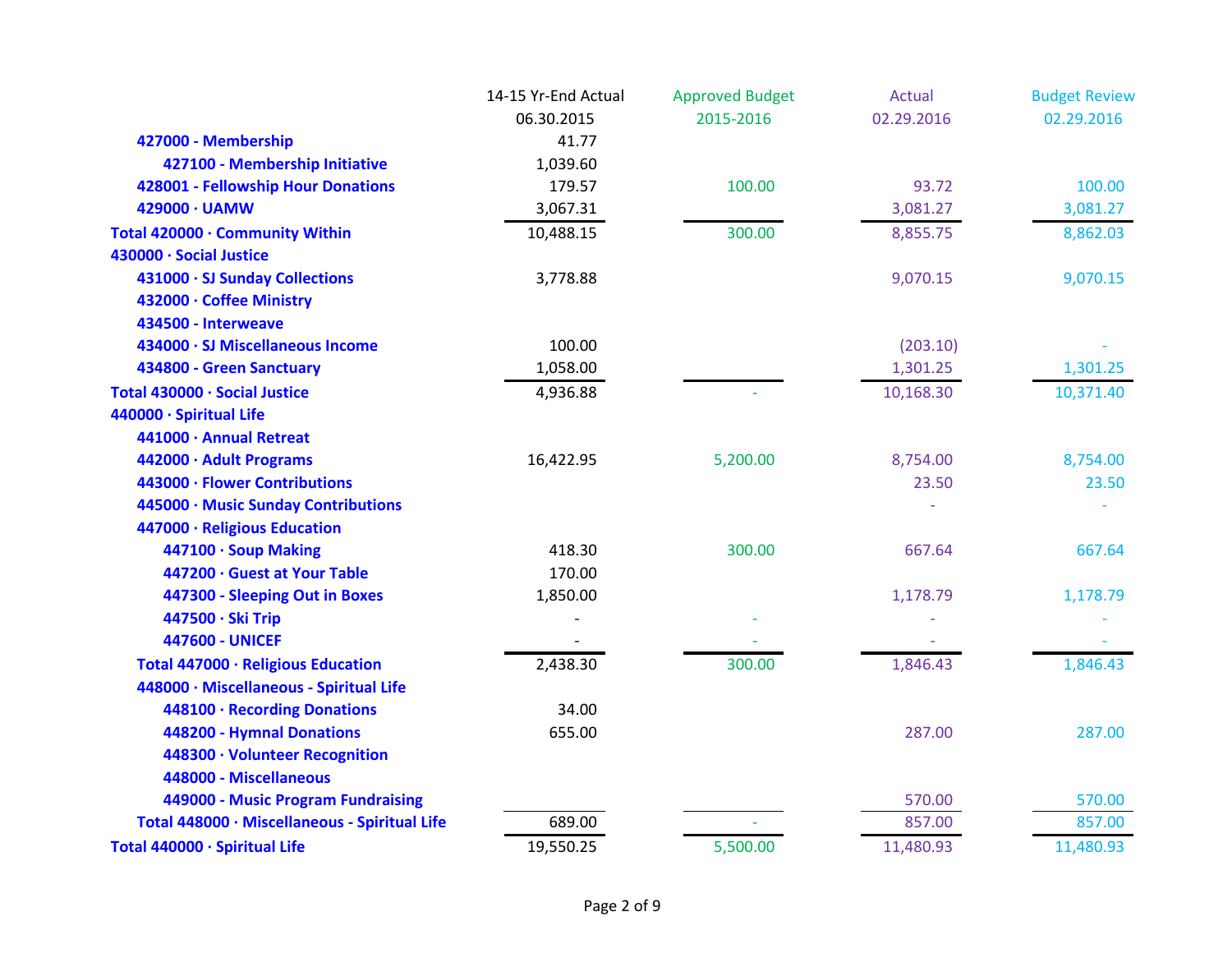|                                        | 14-15 Yr-End Actual | <b>Approved Budget</b> | <b>Actual</b> | <b>Budget Review</b> |
|----------------------------------------|---------------------|------------------------|---------------|----------------------|
|                                        | 06.30.2015          | 2015-2016              | 02.29.2016    | 02.29.2016           |
| 450000 - Other Income                  | 829.26              |                        | 1,057.13      | 1,057.13             |
| 451000 - Search Income                 |                     |                        |               |                      |
| 452000 - RE Support                    | 6,817.62            |                        |               |                      |
| Total 450000 - Other Income            | 7,646.88            |                        | 1,057.13      | 1,057.13             |
| <b>Total Income</b>                    | 400,620.31          | 374,300.00             | 296,426.98    | 384,208.26           |
| <b>Expense</b>                         |                     |                        |               |                      |
| 510000 · Administration Expenses       |                     |                        |               |                      |
| 512000 · UUA & District Payments       |                     |                        |               |                      |
| 512001 · Clara Barton District         | 3,190.00            | 3,720.00               | 2,272.00      | 3,410.00             |
| 512002 · UUA Fair Share                | 8,700.00            | 9,610.00               | 6,200.00      | 9,300.00             |
| Total 512000 · UUA & District Payments | 11,890.00           | 13,330.00              | 8,472.00      | 12,710.00            |
| 515000 · Stewardship                   |                     |                        |               |                      |
| 515100 · Annual Canvass                | 138.84              | 300.00                 |               | 300.00               |
| 515200 · Credit Card Expense           | 998.83              | 925.00                 | 875.92        | 1,300.00             |
| Total 528000 · Stewardship             | 1,137.67            | 1,225.00               | 875.92        | 1,600.00             |
| 516000 · Building & Grounds            |                     |                        |               |                      |
| 516100 · General Maintenance           | 10,187.72           | 7,500.00               | 11,224.54     | 16,800.00            |
| 516200 · Snow Removal                  | 9,860.00            | 6,600.00               |               | 2,000.00             |
| 516300 · Lawn Care                     | 6,400.00            | 5,560.00               | 3,400.00      | 5,560.00             |
| $516400 \cdot Water$                   | 4,114.53            | 4,000.00               | 5,514.86      | 4,000.00             |
| 516500 · Electric                      | 10,831.85           | 10,200.00              | 6,368.97      | 10,200.00            |
| 516600 · Natural Gas                   | 9,800.33            | 10,000.00              | 4,795.31      | 10,000.00            |
| 516700 - Memorial Garden               | 500.00              |                        | 150.00        | 150.00               |
| Total 516000 · Building & Grounds      | 51,694.43           | 43,860.00              | 31,453.68     | 48,710.00            |
| 517000 · Office                        |                     |                        |               |                      |
| 517100 · Equipment                     |                     |                        |               |                      |
| 517101 - Equipment Purchases           | 1,058.84            | 1,500.00               | 1,646.30      | 1,646.30             |
| 517102 · Equipment Rental              | 6,576.00            | 6,800.00               | 4,458.09      | 6,800.00             |
| 517103 - Computer Maint. Agreement     | 1,188.00            | 1,188.00               | 1,284.00      | 1,284.00             |
| Total 517100 · Equipment               | 8,822.84            | 9,488.00               | 7,388.39      | 9,730.30             |
| 517200 · Security                      | 15.00               |                        | 15.00         | 15.00                |
| <b>517300 - Printing</b>               | 781.90              | 525.00                 | 866.40        | 1,300.00             |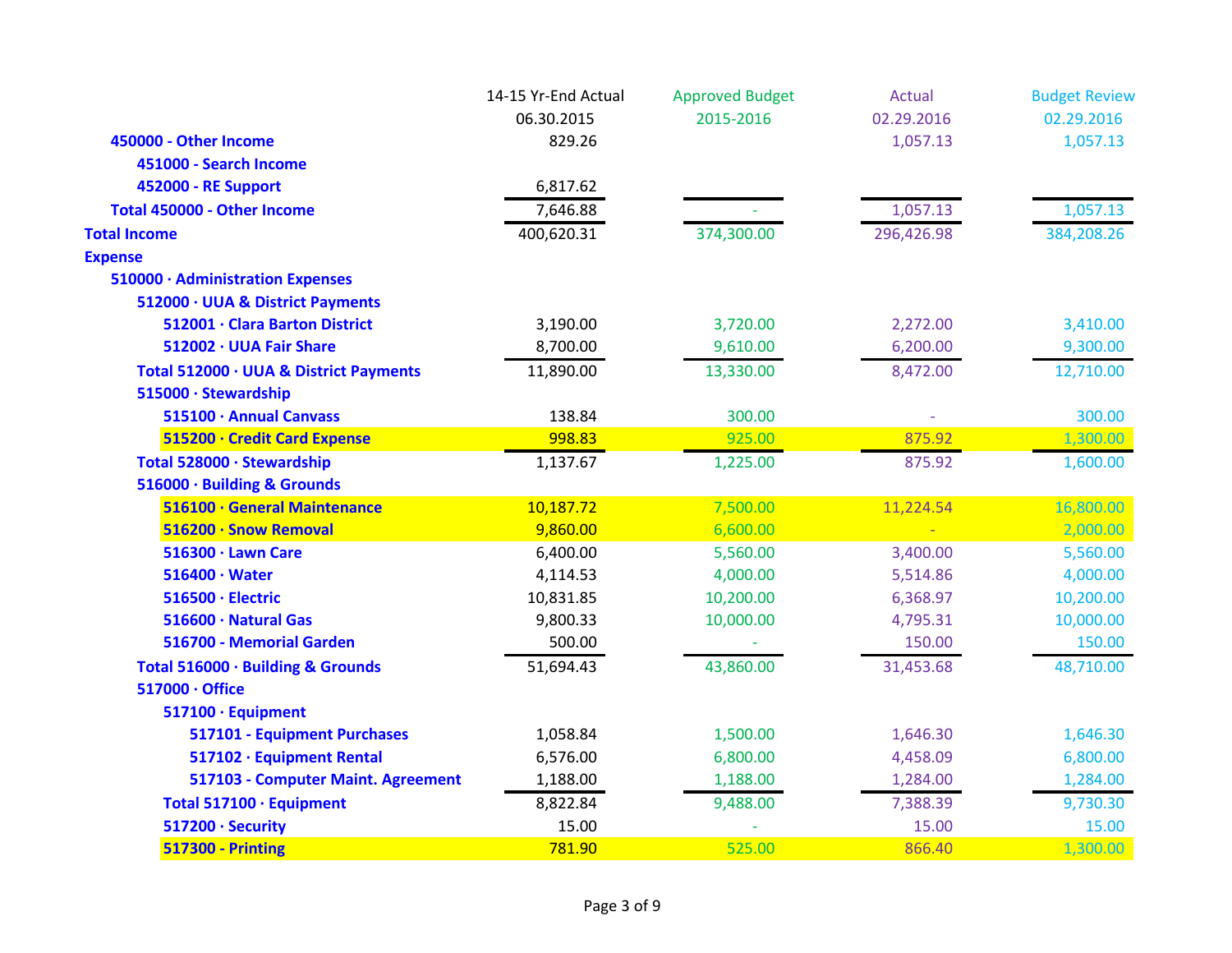|                                        | 14-15 Yr-End Actual | <b>Approved Budget</b> | <b>Actual</b> | <b>Budget Review</b> |
|----------------------------------------|---------------------|------------------------|---------------|----------------------|
|                                        | 06.30.2015          | 2015-2016              | 02.29.2016    | 02.29.2016           |
| 517400 · Postage                       | 672.62              | 1,000.00               | 480.20        | 1,000.00             |
| 517500 · Telephone                     | 2,568.40            | 2,400.00               | 1,791.68      | 2,400.00             |
| 517600 · Dues and Subscriptions        | 1,102.33            | 725.00                 | 768.05        | 768.05               |
| 517700 · Office Supplies               | 2,834.83            | 2,100.00               | 1,783.55      | 2,600.00             |
| 517800 · Service Contracts             |                     |                        |               |                      |
| 517900 · Service Charges               |                     |                        |               |                      |
| 517910 - Bank                          | 116.13              |                        | 26.90         | 26.90                |
| 517920 · Credit Card Expense           | 351.25              | 900.00                 | 159.60        | 250.00               |
| 517930 - Payroll Expense               | 560.88              | 600.00                 | 429.31        | 650.00               |
| 517940 - Miscellaneous                 | 4.66                |                        | $\equiv$      |                      |
| Total 517900 · Service Charges         | 1,032.92            | 1,500.00               | 615.81        | 926.90               |
| Total 517000 · Office                  | 17,830.84           | 17,738.00              | 13,709.08     | 18,740.25            |
| 518000 · Insurance                     |                     |                        |               |                      |
| 518100 · Workers' Compensation         | 2,679.75            | 2,700.00               | 1,876.75      | 2,700.00             |
| 518200 · Liability Insurance           | 13,860.65           | 13,700.00              | 9,821.98      | 13,700.00            |
| 518300 · Umbrella                      | 700.00              | 700.00                 |               | 700.00               |
| Total 518000 · Insurance               | 17,240.40           | 17,100.00              | 11,698.73     | 17,100.00            |
| 519000 · Administration - Other        |                     |                        |               |                      |
| 519200 · Rental Expense                | 40.00               |                        | 29.85         | 29.85                |
| 519300 · General Assembly Expense      |                     |                        |               |                      |
| 519400 · Minister Discretionary Fund   | 1,103.87            |                        | 2,710.00      | 2,710.00             |
| 519500 - Board Expense                 |                     |                        |               |                      |
| 519600 - Staff Development             |                     | 500.00                 | 250.02        | 500.00               |
| Total 519000 · Administration - Other  | 1,143.87            | 500.00                 | 2,989.87      | 3,239.85             |
| Total 510000 · Administration Expenses | 100,937.21          | 93,753.00              | 69,199.28     | 102,100.10           |
| 520000 · Community Within Expenses     |                     |                        |               |                      |
| 521000 · Caring Network                |                     |                        |               |                      |
| 522000 · Communications                |                     |                        |               |                      |
| 522100 - Hard Copy Mailings            |                     | 1,500.00               |               | 1,500.00             |
| 522200 · Telephone Advertisement       |                     |                        |               |                      |
| 522300 - Web Page                      | 515.90              | 1,000.00               | 744.31        | 1,000.00             |
| 522400 · External Marketing            | 192.00              |                        | 63.40         | 63.40                |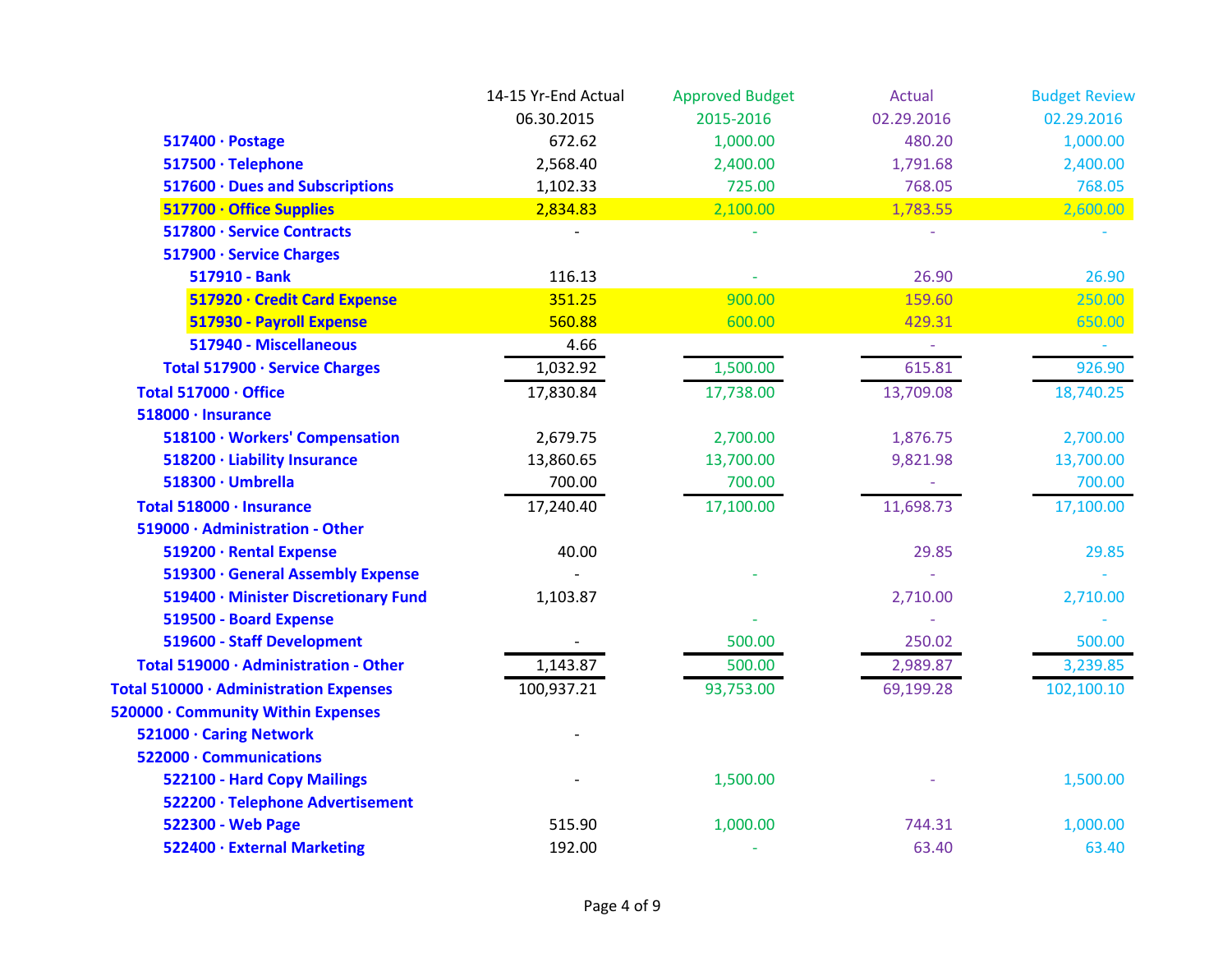|                                          | 14-15 Yr-End Actual | <b>Approved Budget</b> | <b>Actual</b> | <b>Budget Review</b> |
|------------------------------------------|---------------------|------------------------|---------------|----------------------|
|                                          | 06.30.2015          | 2015-2016              | 02.29.2016    | 02.29.2016           |
| 522500 · Software Upgrades               |                     |                        |               |                      |
| Total 522000 · Communications            | 707.90              | 2,500.00               | 807.71        | 2,563.40             |
| 523000 - Performing Arts                 | 594.50              |                        |               |                      |
| 523100 - Credit Card Expense             | 2.96                |                        | 2.43          | 2.43                 |
| <b>Total 523000 - Performing Arts</b>    | 597.46              |                        | 2.43          | 2.43                 |
| 524000 · Festival of the Season          | 518.36              |                        | 167.48        |                      |
| 527000 · Membership                      |                     |                        |               |                      |
| 527000 - Membership                      | 56.67               |                        |               |                      |
| 527100 - Membership Initiative           | 1,039.60            | 500.00                 | 250.12        | 250.12               |
| Total 527000 - Membership                | 1,096.27            | 500.00                 | 250.12        | 250.12               |
| 529000 · Community Within - Other        |                     |                        |               |                      |
| 529300 · UAMW                            | 3,067.31            |                        | 3,081.27      | 3,081.27             |
| 529500 · Memorial Receptions             | 768.88              | 200.00                 | 93.53         | 200.00               |
| 529600 - Fellowship Hour Supplies        | 449.26              | 600.00                 | 208.62        | 600.00               |
| Total 529000 · Community Within - Other  | 4,285.45            | 800.00                 | 3,383.42      | 3,881.27             |
| Total 520000 · Community Within Expenses | 7,205.44            | 3,800.00               | 4,611.16      | 6,697.22             |
| 530000 · Social Justice Expenses         |                     |                        |               |                      |
| 531000 · Info & Advocacy Sub-Council     | 35.00               |                        |               |                      |
| 532000 - Miscellaneous                   |                     | 500.00                 | 263.74        | 500.00               |
| 533000 · SJ Collection Disbursements     | 3,778.88            |                        | 8,689.65      | 9,070.15             |
| 534000 · Interweave                      |                     |                        |               |                      |
| 537000 · Equual Access                   |                     |                        |               |                      |
| 538000 · Green Sanctuary                 | 93.08               |                        |               |                      |
| 539000 - Noah Webster Partnership        |                     |                        |               |                      |
| Total 530000 · Social Justice Expenses   | 3,906.96            | 500.00                 | 8,953.39      | 9,570.15             |
| 540000 · Spiritual Life Expenses         |                     |                        |               |                      |
| 541000 · Adult Programs                  |                     |                        |               |                      |
| 541100 · Administrative Expenses         | 1,995.58            |                        | 998.60        | 998.60               |
| 541200 · Compensation                    | 10,339.00           |                        | 5,592.00      | 5,592.00             |
| 541300 · Credit Card Expense             | 17.51               |                        | 0.17          | 0.17                 |
| Total 541000 · Adult Programs            | 12,352.09           | 5,000.00               | 6,590.77      | 6,590.77             |
| 542000 · Annual Retreat                  |                     |                        |               |                      |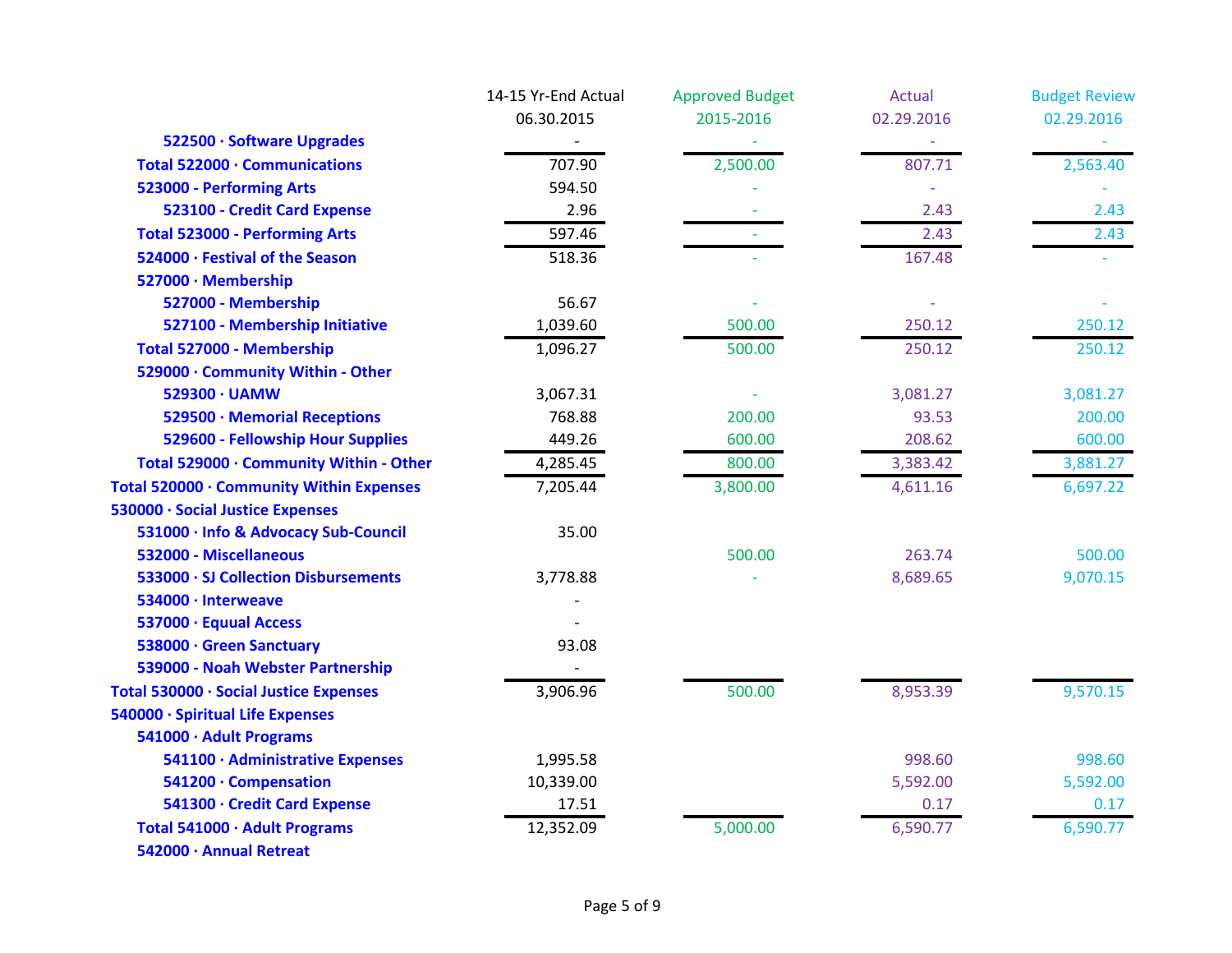|                                            | 14-15 Yr-End Actual | <b>Approved Budget</b> | Actual     | <b>Budget Review</b> |
|--------------------------------------------|---------------------|------------------------|------------|----------------------|
|                                            | 06.30.2015          | 2015-2016              | 02.29.2016 | 02.29.2016           |
| 543000 · Music                             |                     |                        |            |                      |
| 543200 · Guest Musicians / Choral Scholars | 3,033.99            | 2,000.00               | 800.00     | 2,000.00             |
| 543201 - Substitute Keyboardists           | 250.00              | 600.00                 | 550.00     | 600.00               |
| 543300 · Sheet Music                       | 174.19              | 500.00                 | 349.81     | 500.00               |
| 543400 · Instrument Maintenance            |                     |                        |            |                      |
| 543401 · Organ                             | 1,372.00            | 1,072.00               | 536.00     | 1,072.00             |
| 543402 · Piano                             | 270.00              | 580.00                 | 135.00     | 580.00               |
| Total 543400 · Instrument Maintenance      | 1,642.00            | 1,652.00               | 671.00     | 1,652.00             |
| Total 543000 · Music                       | 5,100.18            | 4,752.00               | 2,370.81   | 4,752.00             |
| 544000 - Religious Education               |                     |                        |            |                      |
| 544200 · Supplies                          | 394.09              | 600.00                 | 494.57     | 600.00               |
| 544300 - Guest at Your Table               | 170.00              |                        |            |                      |
| <b>544400 - UNICEF</b>                     |                     |                        |            |                      |
| 544500 · Ski Trip                          |                     |                        |            |                      |
| 544700 · Curriculum                        | 253.90              | 400.00                 | 132.32     | 400.00               |
| 544800 · Religious Education - Other       |                     |                        |            |                      |
| $544802 \cdot$ Training                    | 92.53               | 300.00                 | 20.36      | 300.00               |
| 544803 · RE Staff Recruitment              |                     | 100.00                 |            | 100.00               |
| 544804 · RE Staff Security Checks          | 15.60               | 40.00                  | 7.80       | 40.00                |
| 544805 · RE Classroom Refurbishment        |                     | 100.00                 |            | 100.00               |
| 544806 - Sleeping Out In Boxes             | 1,850.00            | $\equiv$               | 1,178.79   | 1,178.79             |
| Total 544800 · Religious Education - Other | 1,958.13            | 540.00                 | 1,206.95   | 1,718.79             |
| Total 544000 · Religious Education         | 2,776.12            | 1,540.00               | 1,833.84   | 2,718.79             |
| 545000 · Worship                           |                     |                        |            |                      |
| 545100 · Guest Speakers                    |                     |                        |            |                      |
| 545101 - Guest Speakers                    | 1,650.00            | 2,000.00               | 1,178.33   | 2,000.00             |
| 545102 - Guest Speakers - Mileage          |                     | 400.00                 | 50.00      | 400.00               |
| <b>Total 545100 - Guest Speakers</b>       |                     | 2,400.00               | 1,228.33   | 2,400.00             |
| 545200 · Flowers & Candles                 | 323.76              | 500.00                 | 251.33     | 500.00               |
| 545201 - Hymnals                           | 655.00              |                        | 324.00     | 324.00               |
| 545300 · Recording Expense                 |                     |                        |            |                      |
| 545400 - Summer Music                      | 1,350.00            | 2,000.00               | 1,575.00   | 1,575.00             |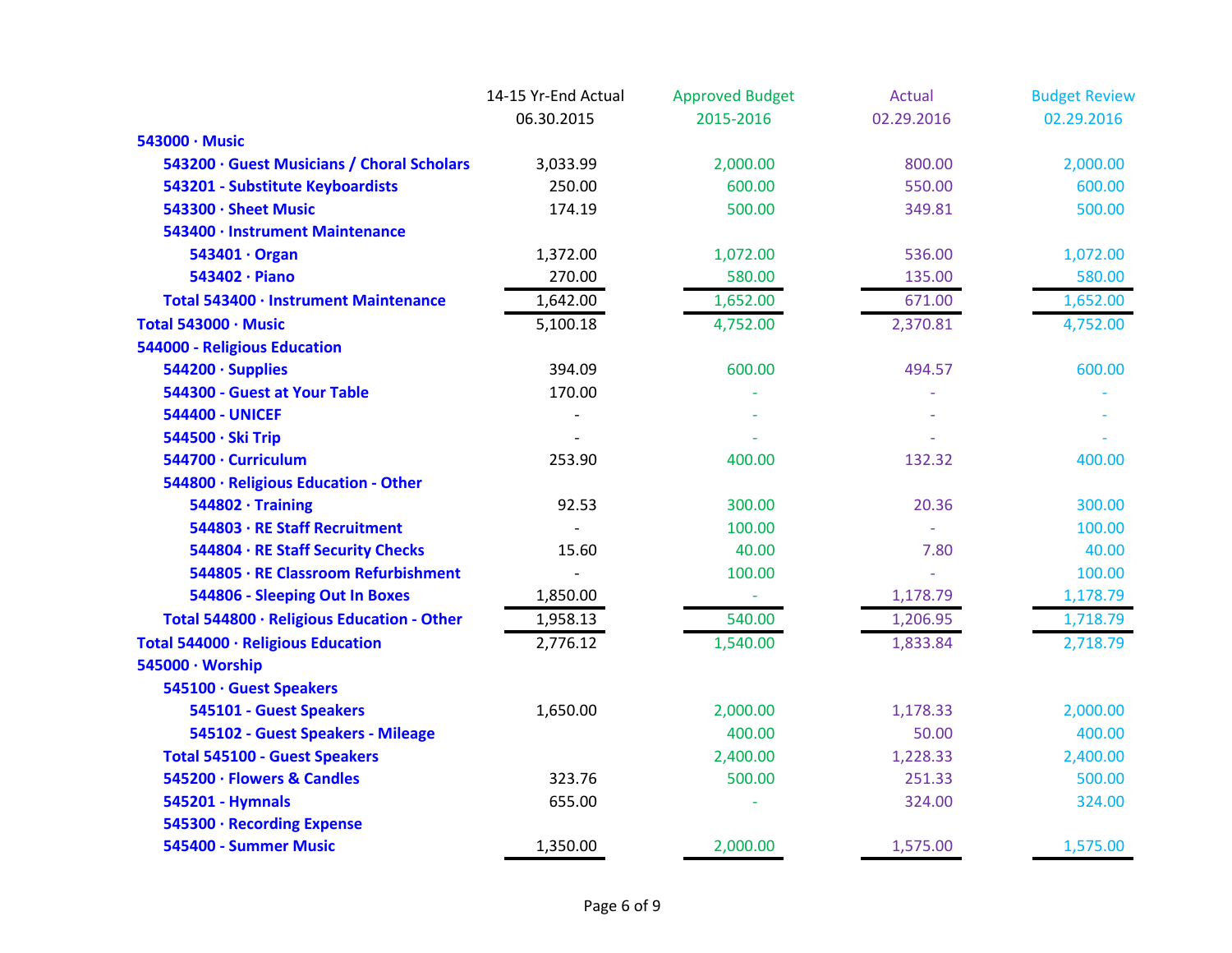|                                                | 14-15 Yr-End Actual | <b>Approved Budget</b> | Actual     | <b>Budget Review</b> |
|------------------------------------------------|---------------------|------------------------|------------|----------------------|
|                                                | 06.30.2015          | 2015-2016              | 02.29.2016 | 02.29.2016           |
| Total 545000 · Worship                         | 3,978.76            | 4,900.00               | 3,378.66   | 4,799.00             |
| <b>Spiritual Life Other</b>                    |                     |                        |            |                      |
| Total 540000 · Spiritual Life Expenses         | 24,207.15           | 16,192.00              | 14,174.08  | 18,860.56            |
| 550000 · Compensation                          |                     |                        |            |                      |
| $551000 \cdot DRE$                             |                     |                        |            |                      |
| 551100 · Salary/Wages                          | 16,848.00           | 17,016.48              | 12,140.64  | 19,045.44            |
| <b>Consultant</b>                              |                     |                        |            |                      |
| 551200 · Pension                               |                     |                        | 460.32     | 1,355.00             |
| 551300 · Insurance                             |                     |                        |            |                      |
| 551400 · Professional Development              | 175.00              | 1,000.00               |            | 1,000.00             |
| 551500 · FICA                                  | 1,288.88            | 1,307.76               | 928.76     | 1,456.98             |
| 551700 - Health Reimbursement                  |                     |                        |            |                      |
| Total 551000 · DRE                             | 18,311.88           | 19,324.24              | 13,529.72  | 22,857.42            |
| 552000 · Minister                              |                     |                        |            |                      |
| 552100 · Salary/Wages                          | 63,800.00           |                        | 44,000.00  | 68,400.00            |
| 552200 · Pension                               | 7,700.00            |                        | 5,600.00   | 8,400.00             |
| 552300 · Insurance                             | 12,553.50           | 15,142.77              | 9,596.72   | 15,142.77            |
| 552400 · Professional Development              | 1,753.01            |                        |            |                      |
| 552402 - Prof Dev. Cathy                       | 4,287.18            |                        | 4,633.39   | 5,880.00             |
| 552403 - Prof Dev. Heather                     | 6,643.66            |                        | 2,960.63   | 5,880.00             |
| <b>Total 552400 - Professional Development</b> | 12,683.85           |                        | 7,594.02   | 11,760.00            |
| 552500 · FICA                                  | 5,890.50            |                        | 4,284.00   | 6,426.00             |
| 552600 · Housing Allowance                     | 15,625.00           |                        | 12,000.00  | 15,600.00            |
| 552700 - Health Reimbursement                  |                     |                        |            |                      |
| 522800 - Per Diem Living Expenses              | 4,947.45            |                        |            |                      |
| Total 552000 · Minister                        | 123,200.30          | 125,728.77             | 83,074.74  | 125,728.77           |
| 553000 · Building Staff                        |                     |                        |            |                      |
| 553100 · Salary/Wages                          |                     |                        |            |                      |
| 553101 · Sunday Sexton                         | 2,907.50            | 3,140.00               | 2,233.00   | 3,350.00             |
| 553102 · Custodian                             | 3,857.50            | 4,830.00               | 3,528.00   | 5,300.00             |
| 553103 · Sexton                                | 16,632.00           | 16,380.00              | 8,925.00   | 16,380.00            |
| 553104 · Evening Attendant                     |                     |                        |            |                      |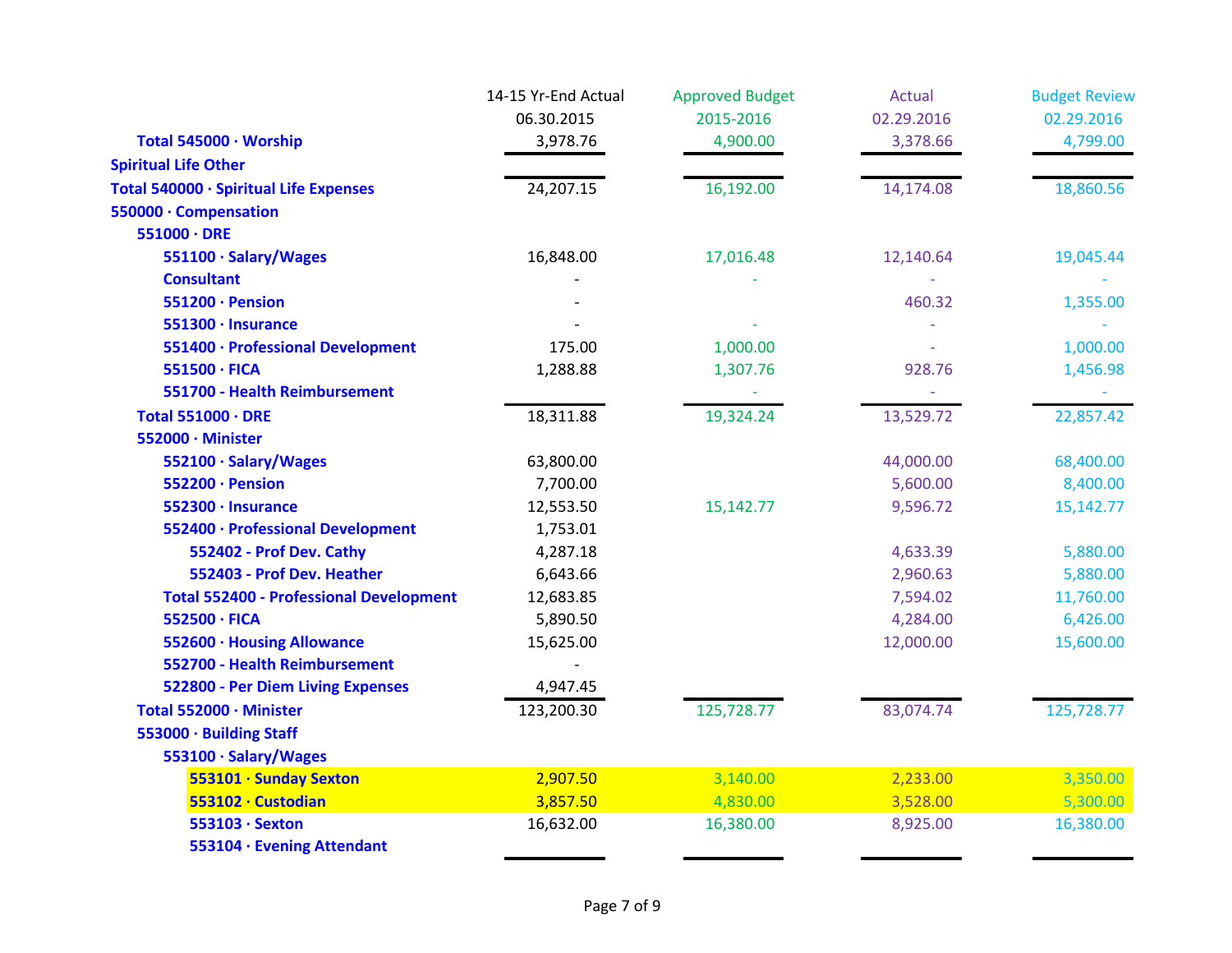|                                          | 14-15 Yr-End Actual | <b>Approved Budget</b> | Actual     | <b>Budget Review</b> |
|------------------------------------------|---------------------|------------------------|------------|----------------------|
|                                          | 06.30.2015          | 2015-2016              | 02.29.2016 | 02.29.2016           |
| Total 553100 · Salary/Wages              | 23,397.00           | 24,350.00              | 14,686.00  | 25,030.00            |
| 553500 · FICA                            | 1,827.71            | 1,862.78               | 1,384.81   | 1,914.79             |
| Total 553000 · Building Staff            | 25,224.71           | 26,212.78              | 16,070.81  | 26,944.79            |
| 554000 · Music Staff                     |                     |                        |            |                      |
| 554100 · Salary/Wages                    |                     |                        |            |                      |
| 554101 · Music Director                  | 19,957.34           | 18,765.00              | 4,807.84   | 9,665.00             |
| 554102 · Acting Accompanist              |                     |                        | 4,634.38   | 9,100.00             |
| 554103 · RE Music Director               |                     |                        |            |                      |
| 554104 · Section Leads                   |                     |                        | 1,770.00   | 1,770.00             |
| Total 554100 · Salary/Wages              | 19,957.34           | 18,765.00              | 11,212.22  | 20,535.00            |
| <b>554400 - Professional Development</b> | 603.29              | 500.00                 | 252.00     | 500.00               |
| 554500 · FICA                            | 1,316.47            | 1,435.52               | 846.30     | 1,570.92             |
| Total 554000 · Music Staff               | 21,877.10           | 20,700.52              | 12,310.52  | 22,605.92            |
| 555000 · Business Manager                |                     |                        |            |                      |
| 555100 · Salary/Wages                    | 34,297.85           | 28,991.04              | 12,589.28  | 12,589.28            |
| 555101 - Bookkeeper                      |                     |                        | 1,645.00   | 6,685.00             |
| 555200 · Pension                         | 3,575.01            | 2,870.40               | 1,444.93   | 1,444.93             |
| 555300 · Insurance                       | 6,897.66            | 7,094.00               | 4,100.49   | 3,652.74             |
| 555500 · FICA                            | 2,626.85            | 2,217.81               | 1,090.46   | 1,474.48             |
| 555700 - Health Reimbursement            | 2,192.40            | 2,182.04               | 1,147.20   | 1,147.20             |
| Total 555000 · Business Manager          | 49,589.77           | 43,355.29              | 22,017.36  | 26,993.63            |
| 556000 · Administrative Assistant        |                     |                        |            |                      |
| 556100 · Salary/Wages                    | 9,288.65            | 13,338.00              | 12,064.55  | 19,571.28            |
| 556200 · Pension                         |                     |                        |            | 660.00               |
| 556500 · FICA                            | 713.68              | 1,020.36               | 922.93     | 1,497.20             |
| Total 556000 · Administrative Assistant  | 10,002.33           | 14,358.36              | 12,987.48  | 21,728.48            |
| 557000 · Religious Education             |                     |                        |            |                      |
| 557100 · Paid RE Staff                   |                     |                        |            |                      |
| 557101 · Nursery & Child Care            | 4,160.00            | 4,900.00               | 2,915.00   | 6,400.00             |
| 557103 · Youth Advisor                   | 4,501.90            | 4,501.90               | 1,726.95   | 2,590.00             |
| Total 557100 · Paid RE Staff             | 8,661.90            | 9,401.90               | 4,641.95   | 8,990.00             |
| 557105 · Paid RE Staff FICA              | 677.94              | 719.25                 | 373.32     | 687.73               |